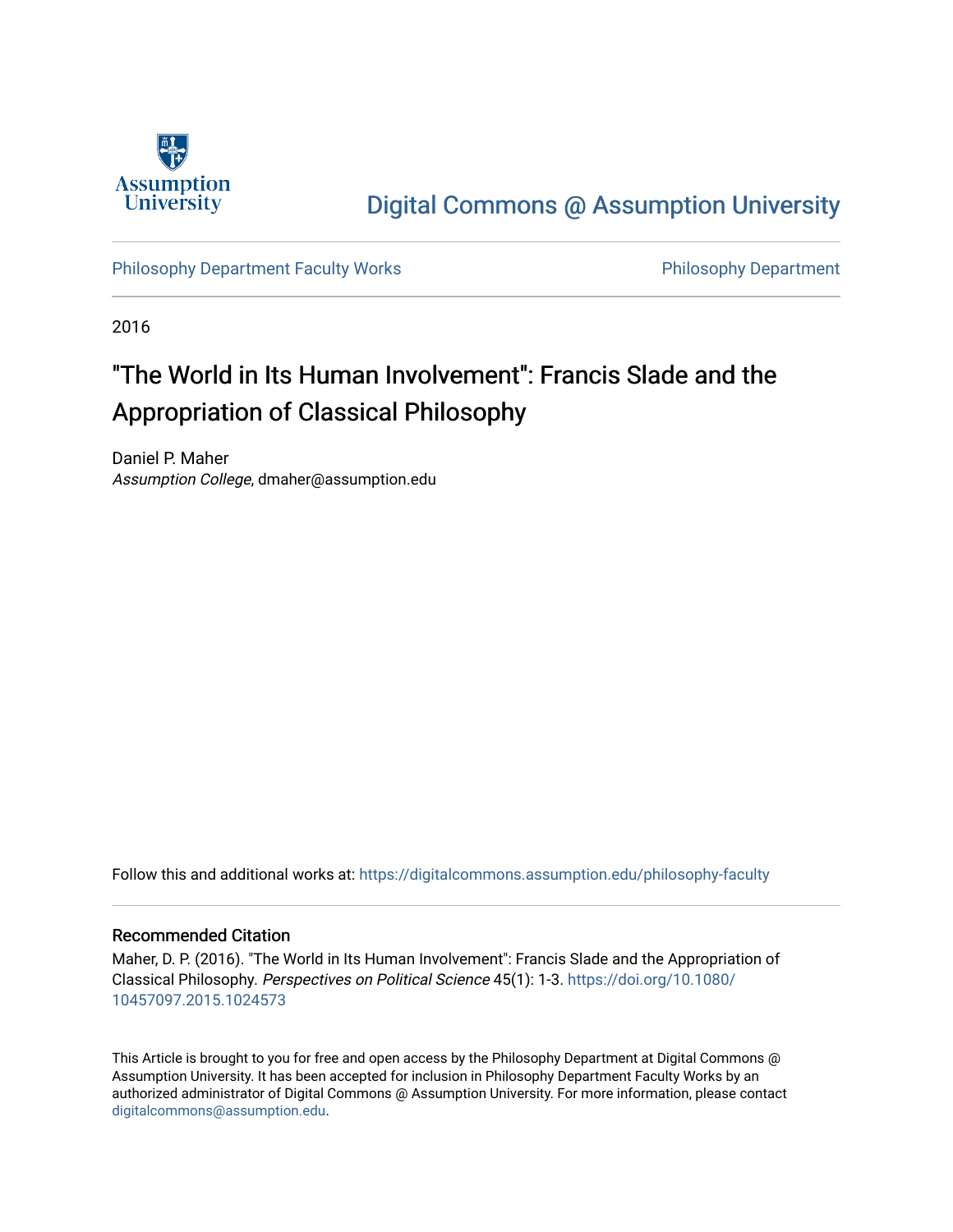"The World in Its Human Involvement": Francis Slade and the Appropriation of Classical Philosophy

Introduction by Daniel P. Maher

"TheWorld in Its Human Involvement': Francis Slade and the Appropriation of Classical Philosophy," *Perspectives on Political Science* 45 (2016): 1–3. Introduction to a symposium on Francis Slade; articles by Robert Sokolowski, Mary M. Bolan, Herbert E. Hartmann, Alan Udoff, and Ann Hartle. DOI: 10.1080/10457097.2015.1024573

## **"For Hobbes, friendship is terrible."**

**"Where Aristotle said** *the city exists by nature***, the canonical versions of modern political philosophy say** *the state exists by reason***."**

**"Ends exist independently of our willing them. . . . Purposes take their origin from our willing them."**

**"Aristotle's real prince, not one in name only, is a prince by nature. Machiavelli's Hiero is a real prince, but not a natural one. Aristotle's natural prince is for Machiavelli an 'imagined prince.'"**

## **"Manifestation of form is what philosophical writing is principally about."**

The papers comprising this symposium present to the readers of this journal an introduction to the work of Francis Slade. Some introduction seems necessary due to the disproportion between the small company of people fortunate enough to have discovered Slade and the great esteem they have for him. He deserves to be better known, and this symposium brings together five papers composed in his honor by people who are his friends, students, and/or colleagues. Because most of the contributors to this symposium have written papers that could well serve as introductions to Slade's thought, it seems appropriate to undertake here the more limited task of introducing the symposium itself.

This symposium has its immediate origin in a panel honoring Professor Slade at the 2014 Meeting of the American Catholic Philosophical Association (ACPA) in Washington, DC. Brother Owen Sadlier, OSF, a colleague and friend of Slade's for many years, first suggested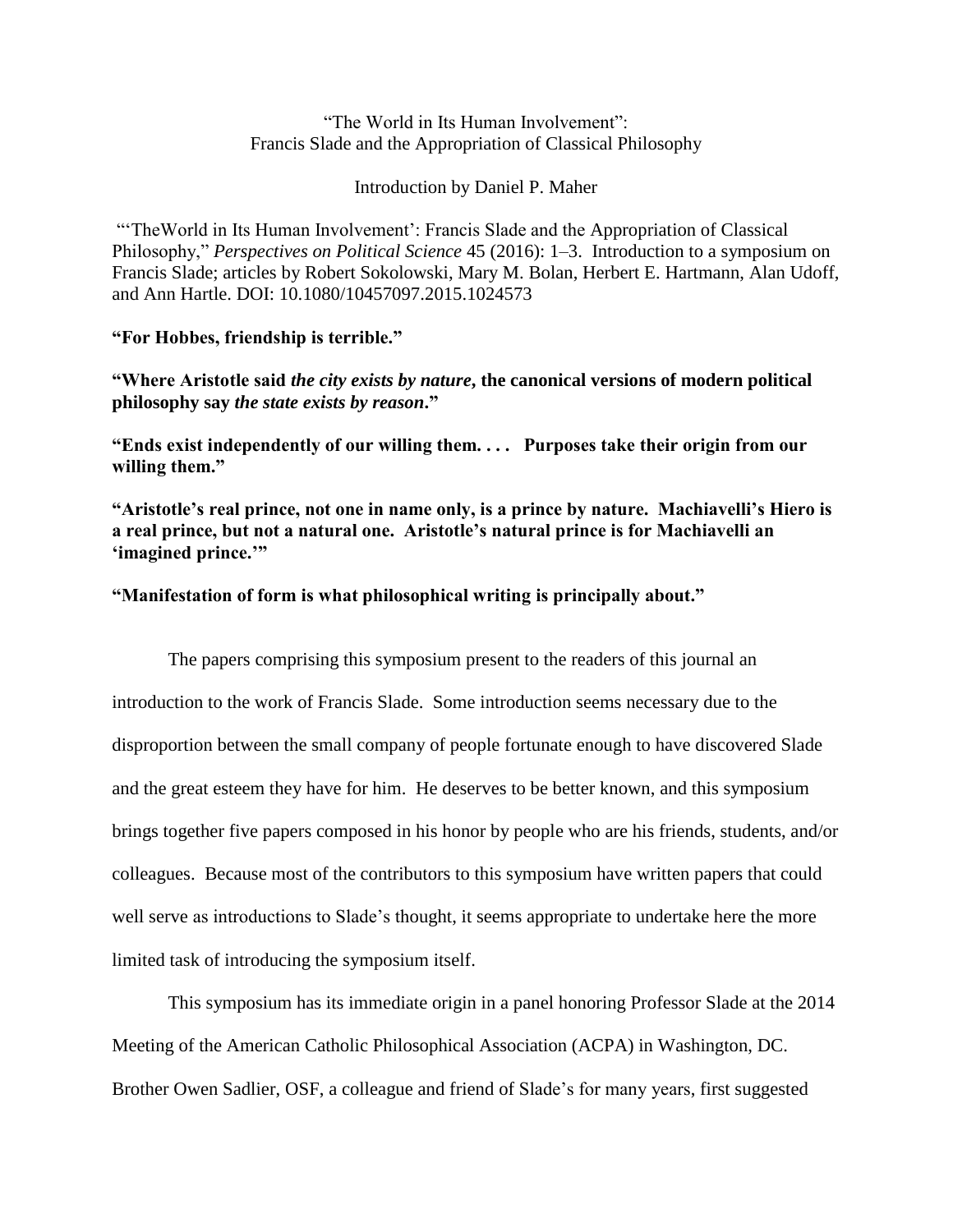such a panel and was indispensably involved in coordinating the panel itself. Without Sadlier's guidance and encouragement, the panel and this symposium would not have come to be. Once the initial planning was underway, it proved more difficult to limit the participants to a manageable number than it did to find people willing to write papers for the occasion. And this brings to light the true origin of the panel and this symposium: the extraordinary thought of Francis Slade.

In 1998 Professor Emeritus Slade retired from St. Francis College (Brooklyn), where he began teaching in 1956 after taking degrees at The Catholic University of America (CUA) and then the University of Notre Dame. Despite the length of his teaching career and his many presentations at the American Maritain Association, his published writings are (to date) relatively few, and thus one could be forgiven for not being familiar with them. People affiliated with CUA have enjoyed some advantages in discovering Slade. For decades now in his published work and his teaching Robert Sokolowski has pointed to Slade with respect and admiration. Among the acknowledgements in his most recent book, Sokolowski writes, "I am particularly grateful to Francis Slade for his guidance in philosophy, now and in the past, and I recall our friendship with Thomas Prufer."<sup>1</sup> Prufer was a friend of Slade's from their youth in Staunton, Virginia, and a colleague of Sokolowski's at CUA for some thirty years. The extremely suggestive formula "guidance in philosophy" recalls Prufer's own dedication of his book to Slade:

This book is dedicated to Frank Slade. What is best in it I owe to him. In the fifty years I have known him, I have learned from him what it is to be friend, philosopher, Catholic.<sup>2</sup>

 $\overline{a}$ 

<sup>1</sup> Robert Sokolowski, *Phenomenology of the Human Person* (New York: Cambridge University Press, 2008), ix. <sup>2</sup> Thomas Prufer, *Recapitulations: Essays in Philosophy* (Washington, DC: The Catholic University of America Press, 1993), v.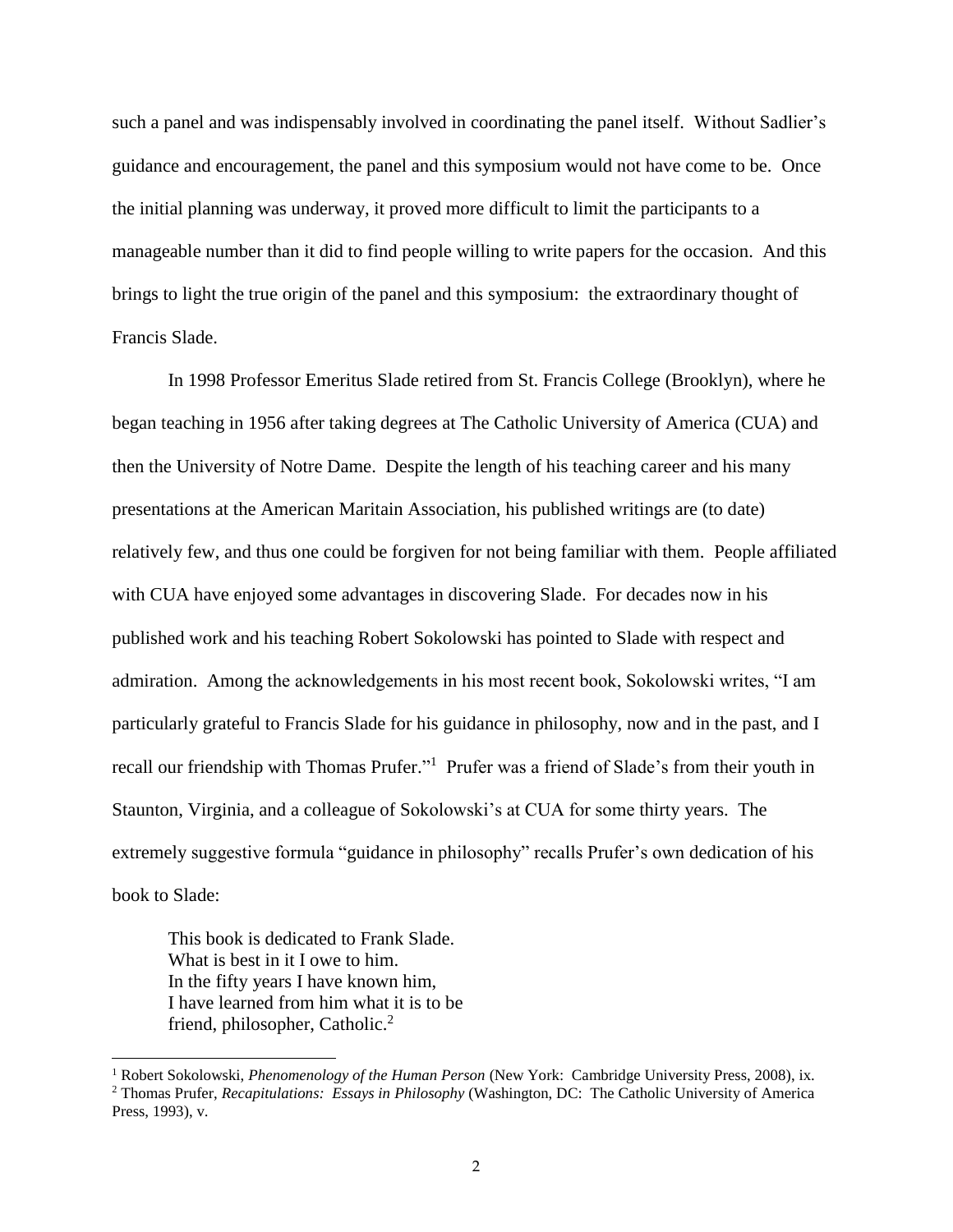At once formal and deeply personal, these private words set down in public constitute open invitations to seek out Slade's work.

Slade has published papers on a number of interrelated topics, such as the nature of political rule, sovereignty, Enlightenment, and the difference between ancient and modern political forms (see the bibliography below). In several places, he develops the fundamental distinction between *ends* and *purposes* with such clarity and power that it becomes hard to see how it can have been overlooked, distorted, and otherwise denied for so long by so many.<sup>3</sup> Slade's handling of this distinction epitomizes his ability to reopen and enliven distinctions you thought you already knew quite well. His essays engage theology, history, poetry, literary criticism, and occasionally such unlikely sources as the film *The Outlaw Josey Wales*. The fresh and surprising connections he makes with philosophy are never superficial or merely clever; they are forceful and penetrating. Slade concentrates on political matters, especially modern political philosophy in its distinction from classical political philosophy, which permits him to illuminate the essential character of modern reason and of philosophy simply. He uses the history of philosophy to recover philosophy "in its natural givenness, the givenness in which the possibility of philosophy is encountered as a dimension of human nature."<sup>4</sup> Philosophy thus understood is freed from the modern absorption in ruling and freed for contemplation as the fulfillment and perfection of man. Slade does not simply repeat or restore ancient philosophy; he recovers and appropriates the classical conception of philosophy as a natural human possibility.

 $\overline{a}$ 

<sup>&</sup>lt;sup>3</sup> In a recent paper Alasdair MacIntyre has recognized Slade's work and drawn substantially from it on this theme. See "Ends and Endings," *American Catholic Philosophical Quarterly* 88 (2014): 807–21.

<sup>4</sup> Francis Slade, "A Virginia Boyhood//The Philosophic Voice," unpublished paper commemorating Thomas Prufer, given at The Catholic University of America on March 21, 2003.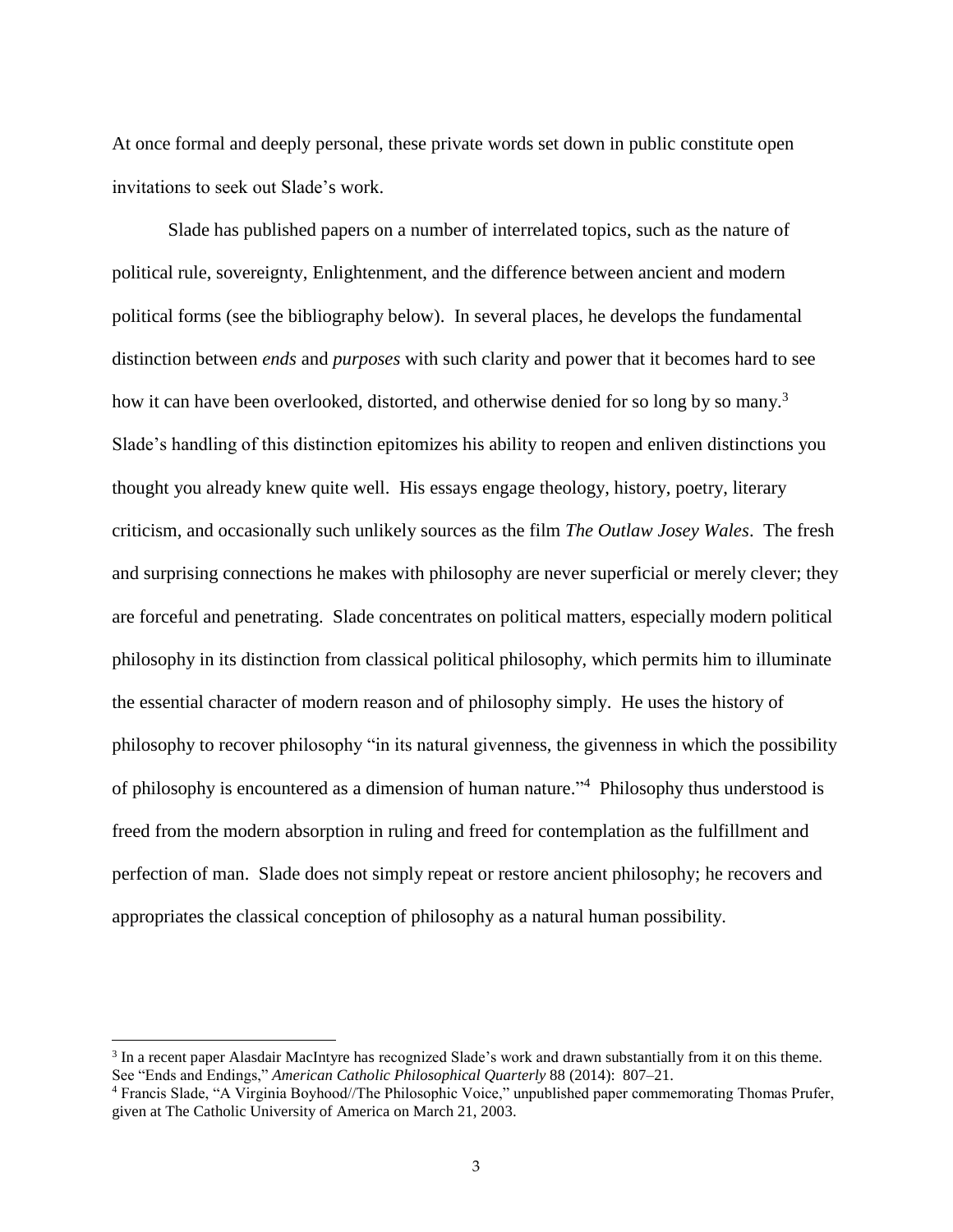Slade's writing is characterized especially by two features. First, his writing aims at "manifestation of form," which means that he brings essential distinctions precisely into focus, typically by drawing contrasts that clarify and stimulate further thinking. He does not merely delineate concepts in isolation. Rather, he articulates the most primary distinctions, which in turn shed light on, for example, the essential character of modernity, political philosophy, or particular philosophers. His writing displays and encourages thinking by patiently turning things over in thought, formulating and reformulating matters, revealing and savoring the limiting contours of form. Second, Slade moves effortlessly between detailed attention to primary texts and comprehensive appraisals of whole books, authors, and eras in philosophy. He does not burden the reader with the tedious spadework of exegesis, but not because he has neglected it; indeed, his more general statements bear the unmistakable signs of direct and deep familiarity with the intricacies of his sources. He has a gift for drawing complex issues together and, without oversimplifying, reducing them to a scale fit for comprehension. Such writing is an invaluable spur to one's thinking. The epigraphs to this introduction give some taste of his style, and the papers that follow illustrate it more fully.

I will conclude these introductory remarks by offering some explanation of the phrase "The World in Its Human Involvement," which is quoted in the title of this symposium. This same title was used for the ACPA panel held in Slade's honor. The phrase comes from his unpublished paper, "Socrates: The Nature of Philosophical Inquiry."

The Socratic search for wisdom is an interrogation of "the human things," *ta anthrôpina*, the things which are because man is there. Socrates seeks knowledge of "the first things," but not in the manner of the *phusikoi* who go to the world as it lies beyond any human involvement. The world in its human involvement, the way it appears humanly to man, enunciates itself as *doxa*. *Doxa* is a being-with-others, the perfected form of which is the city (*Republic* 515c1–2). Man in his humanness is with others in the city through speech. The Socratic inquiry is in the city.

4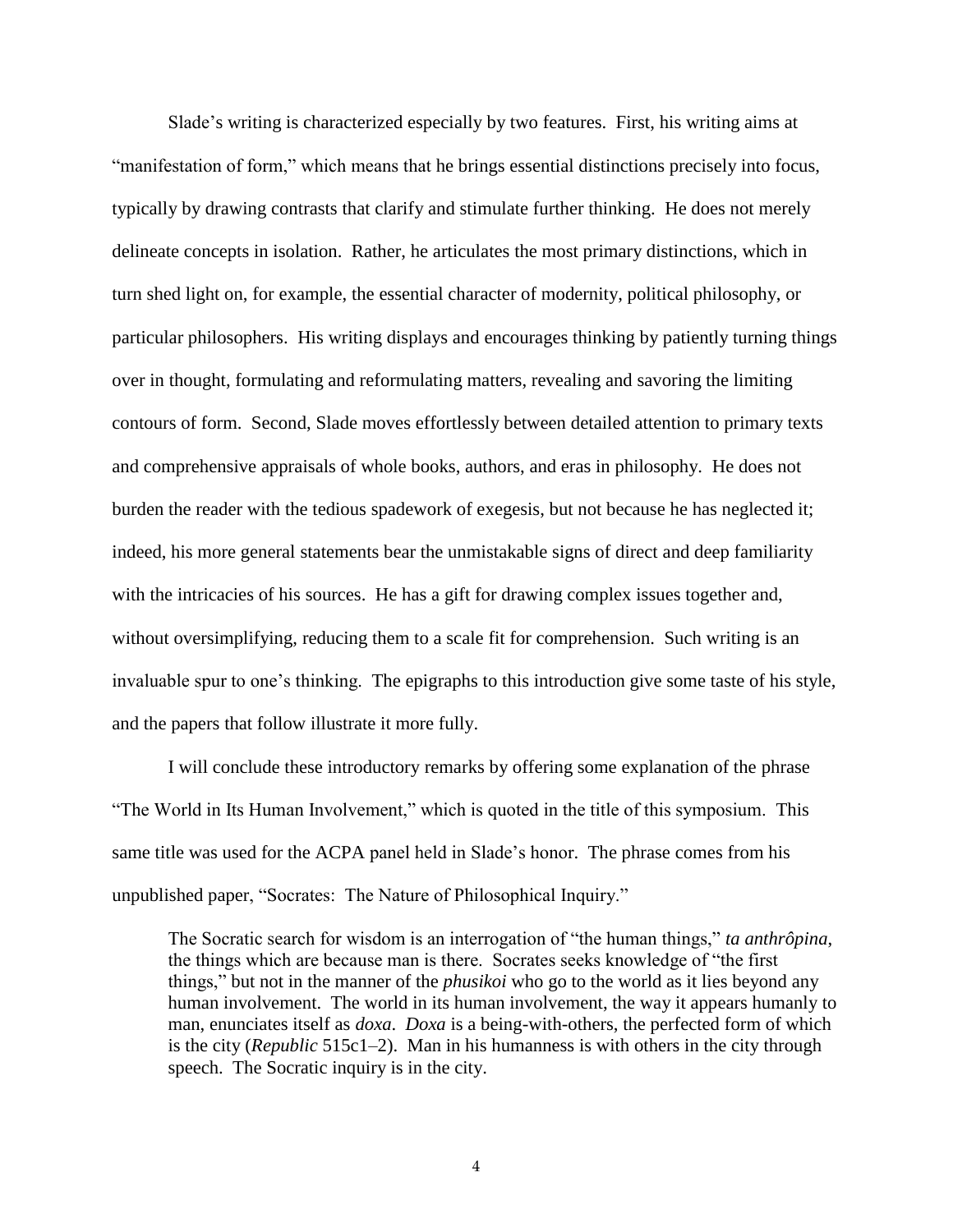This clarifies the nature of Slade's own concentration on political things, which is not a confinement to political things. The world is given first in opinion, the divergent opinions about all things spoken within the city, and the inquiry into what is first in itself cannot leave home, as it were, and dispense with its specifically human beginnings simply because it aspires to understand what lies beyond the city. Philosophy remains the *human* effort to know the world. Within the city and in its difference from political excellence, philosophy comes to light as the highest human possibility.

\*\*\*\*

Francis Slade's friends, colleagues, and students of various kinds speak of him with great admiration and affection. Many would have accepted invitations to participate in a symposium in his honor. The first four contributors identified below also delivered papers at the ACPA panel on 12 October 2014, where Professor Slade was in attendance although he did not give a paper. Ann Hartle was unable to attend, but graciously agreed to compose a paper for this symposium.

Robert Sokolowski is the Elizabeth Breckenridge Caldwell Professor of Philosophy at The Catholic University of America. His paper develops three themes that mark Slade as a distinctive and original thinker: the analysis of ends and purposes; the focus on the constructed character of modern political form; and, from his unpublished work, the distinction between medieval transformation of classical thought by Augustine and modern rejection of the tradition by Machiavelli.

5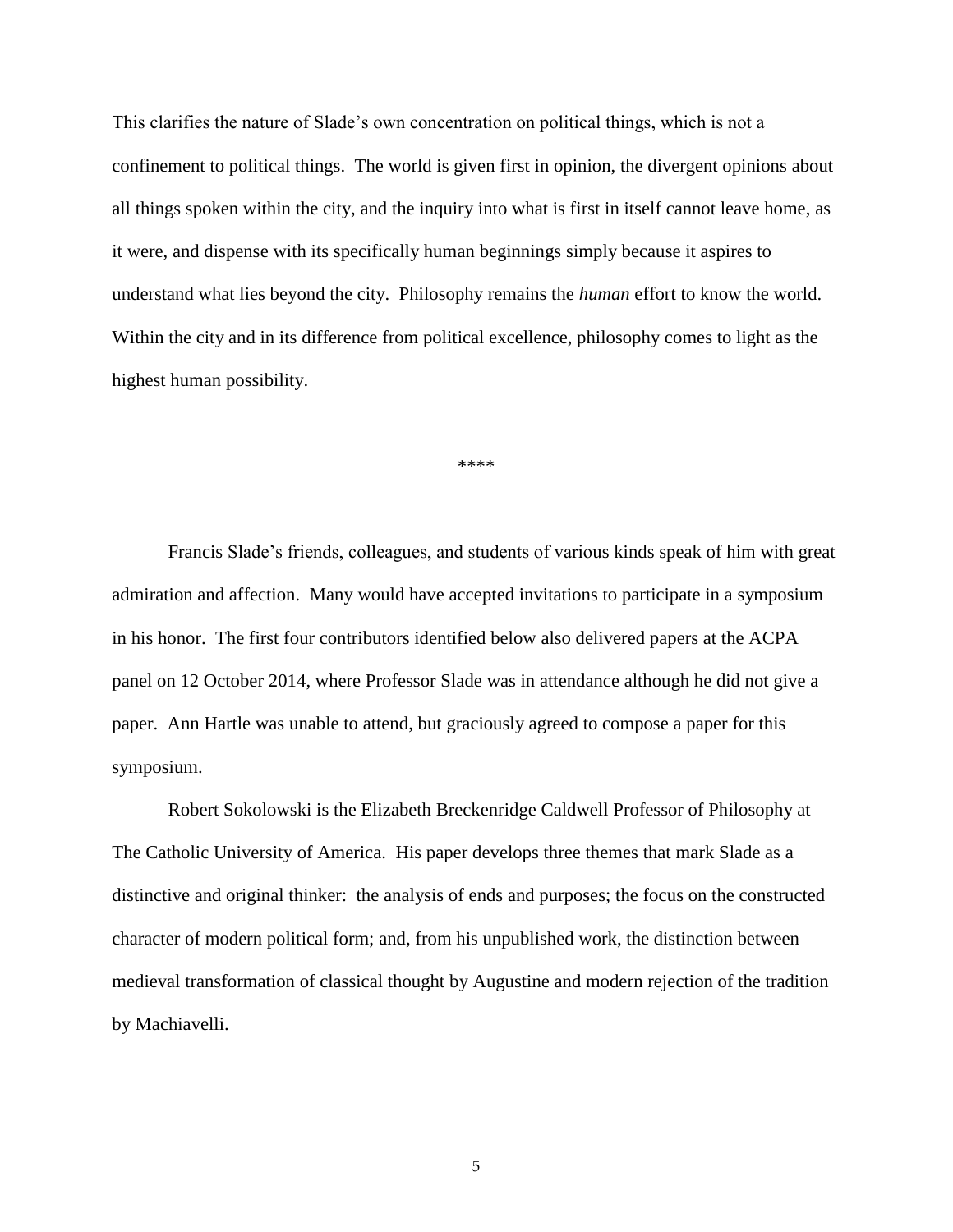Mary M. Bolan has written a dissertation on the thought of Francis Slade at the Pontifical University of St. Thomas (Angelicum) and, at this writing, is just a few weeks from her doctoral defense. Her paper explores Slade's analysis of modern philosophy and shows how *reason understood as rule* lies at the basis of the modern ideal subjects, namely, Machiavelli's prince, Descartes's *cogito*, and Mill's disinterested and benevolent spectator.

Herbert E. Hartmann is Clinical Assistant Professor in the School of Philosophy at The Catholic University of America. His paper is an exposition of Slade's understanding of political form, especially the new or modern political form as a construction of reason, where the rule of the sovereign is, in Slade's formula, "tyranny transformed."

Alan Udoff is Professor in Philosophy and Religious Studies at St. Francis College (Brooklyn). In contrast to the other essays in this symposium, which examine Slade's work directly, this paper addressing the legacy of Leo Strauss pays tribute to Slade's influence as a teacher. Udoff's mature reflections on Strauss had their first beginnings when he was a student at St. Francis College in Slade's course on political philosophy.

Ann Hartle is Professor of Philosophy at Emory University. Her paper outlines Slade's analysis of the momentous issues at stake in Machiavelli's rejection of contemplative philosophy as weak in favor of a new mode of reason as effective and autonomous rule.

With the publication of this symposium, we hope to draw increased attention to Francis Slade. Just below this introduction is a bibliography of his published papers, three of which are immediately accessible on the Internet. Also, Mary Bolan is working closely with Professor Slade to edit a volume of his papers, including previously unpublished work. Work on that project is well advanced and should be completed quickly once an agreement with a publisher has been reached. The papers in this symposium point to Slade's own writings. Those writings

6